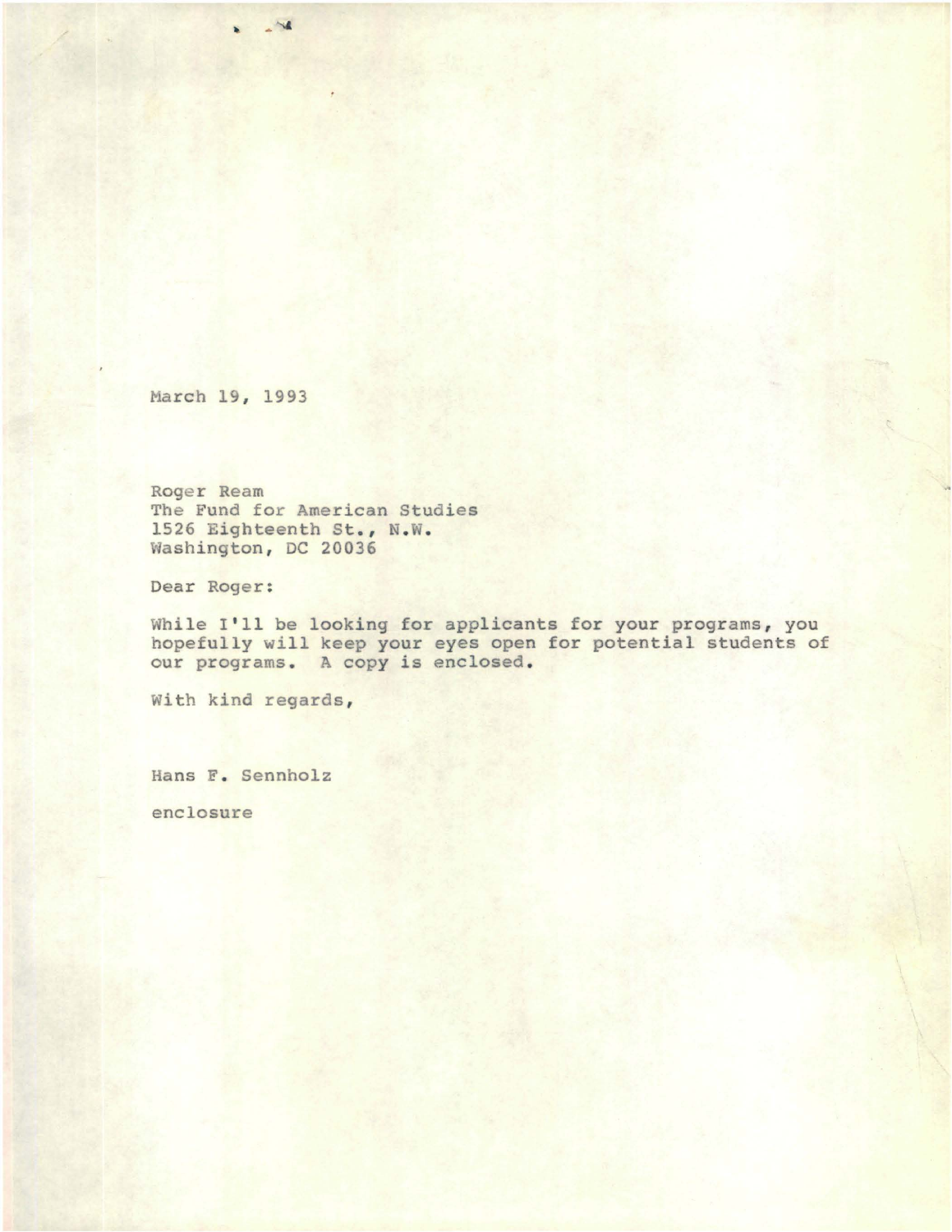

March 12, 1993

Hans,

The enclosed announcement was sent to a select group of alumni of the Institutes of The Fund for American Studies.

I hope there will be a potential applicant or two among the people I wrote.

Sincerely,

Roger Ream

*1526 Eighteenth Street,* N. *W, Washington, D.C. 20036 (202) 986-0384 Facsimile (202) 986-0390*